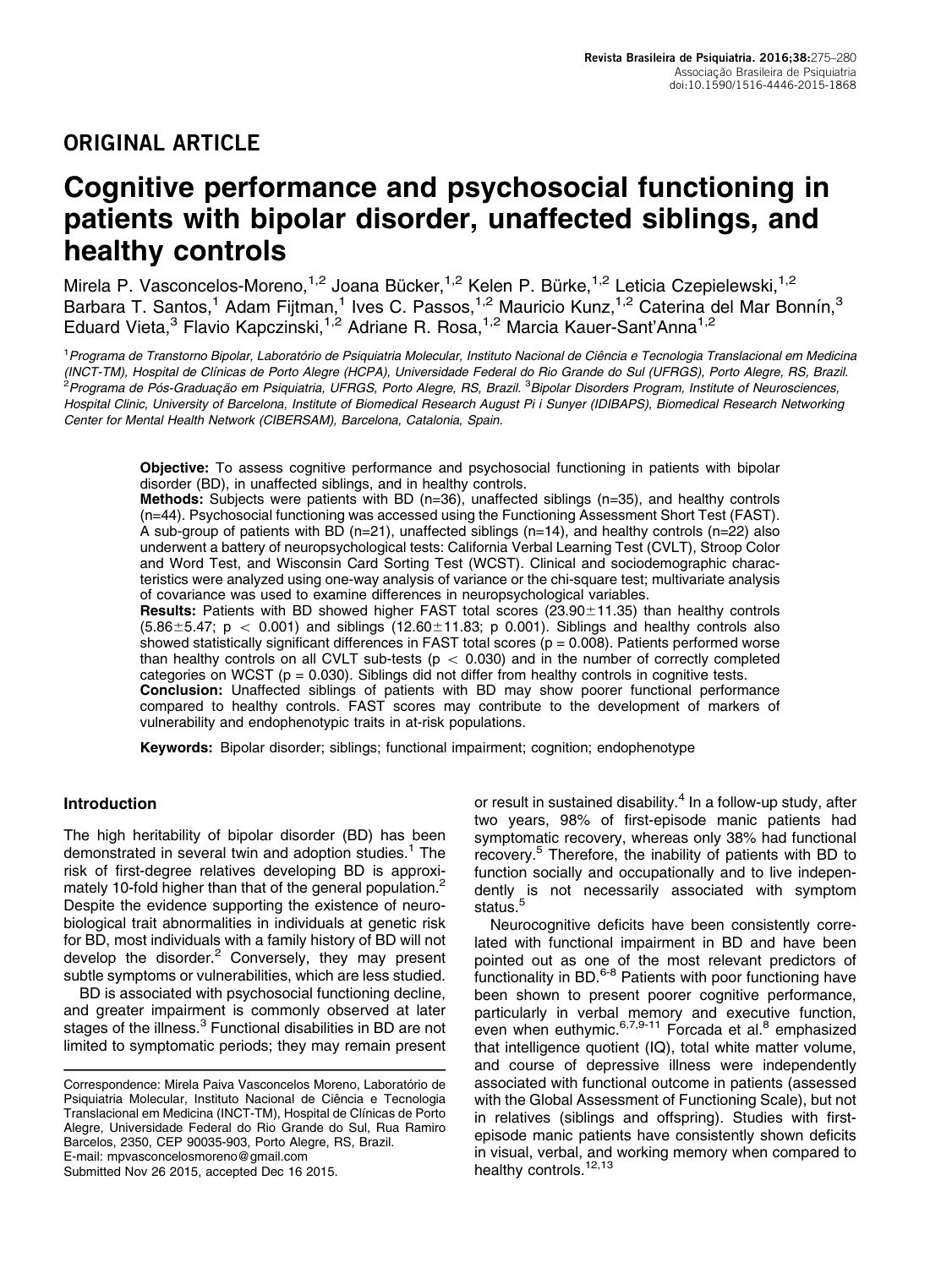Some studies have suggested the presence of cognitive dysfunction in unaffected first-degree relatives of patients with BD when compared to healthy controls, particularly in executive function and/or verbal memory.<sup>14-16</sup> Arts et al.,<sup>14</sup> in a meta-analysis, showed a small effect size  $(d < 0.500)$ for executive function and verbal memory parameters in first-degree relatives.

Moreover, there is evidence supporting the existence of neurobiological trait abnormalities in individuals at genetic risk for  $BD$ <sup>17</sup> A systematic review of neuroimaging studies involving individuals at high genetic risk for BD (twins, siblings, offspring, first-degree, and second-degree relatives of patients) found accumulating structural and functional imaging evidence suggesting abnormalities in this population.

Even though BD has a strong genetic underpinning, little is known about clinical or biological features associated with risk for the illness. In this sense, a better understanding of the familial risk for BD in siblings and of how this familial risk is clinically manifested could help researchers identify heritable sub-phenotypes of the disorder, as this population has high genetic loading for BD because of the shared DNA. It may also shed light on the pathophysiology of the condition, and possibly encourage further research into the genetic architecture of BD.

Therefore, the objective of this study was to investigate the presence of neurocognitive and functioning impairment in patients with BD, in unaffected siblings, and in healthy controls, comparing siblings to the two other groups, in an attempt to characterize neuropsychological performance and psychosocial functioning in a Brazilian population at genetic risk of developing BD. Considering that cognitive deficits are one of the most relevant predictors of functioning in BD, we thought it would be interesting to asses cognitive performance and functioning in unaffected siblings. We hypothesized that patients with BD and unaffected siblings would show impaired performance on cognitive and psychosocial functioning tests when compared with healthy controls.

# Methods

# **Participants**

This is a cross-sectional study reporting data obtained at the Bipolar Disorder Program, at Hospital de Clínicas de Porto Alegre (HCPA), Universidade Federal do Rio Grande do Sul, southern Brazil. Participants included outpatients receiving a diagnosis of BD type I at the program, one or more unaffected siblings of each patient included, and healthy controls. Thirty-six patients with BD, 39 unaffected siblings, and 44 healthy subjects were included. All patients were tested for mood symptoms and psychosocial functioning; a subgroup of 21 patients, 14 siblings, and 22 healthy controls underwent a battery of neuropsychological tests. Inclusion criteria for patients were: having a diagnosis of BD type I according to the Structured Clinical Interview for DSM-IV Axis I Disorders (SCID-I), being on current pharmacological treatment, being euthymic for at least 45 days, presenting scores  $\leq 7$  on the Hamilton Depression Rating Scale (HDRS). and the Young Mania Rating Scale (YMRS), not having neurological diseases or severe clinical

illnesses, having siblings without a diagnosis of BD, and agreeing to participate in the study.

Siblings were included if they did not have a psychiatric diagnosis according to DSM-IV, if they scored  $\leq 7$  on HDRS and YMRS, did not have neurological diseases or severe clinical illnesses, and if they agreed to participate in the study.

Finally, controls were volunteer blood donors invited and recruited at the Blood Bank of the HCPA. Inclusion criteria for the control group were: not having a psychiatric diagnosis according to DSM-IV, scoring  $\leq 7$  on HDRS and YMRS, not having neurological diseases or severe clinical illnesses, having a negative psychiatric history, having a negative family history of psychiatric disorders (considering all first degree-relatives), and agreeing to participate in the study. Individuals with unstable inflammatory diseases were excluded. All controls underwent a comprehensive clinical interview conducted by a well-trained psychiatrist, using a short version of the SCID-I.

All the procedures described in this study were approved by the local Research Ethics Committees. Written informed consent was obtained from all the participants prior to any study procedures.

## Assessment

Depressive and manic symptoms were assessed using HDRS and YMRS, respectively. Cognitive performance was assessed with a focus on executive function and verbal memory, areas that have been demonstrated to be relevant in BD.<sup>18</sup> Executive function was evaluated using the Stroop Color and Word  $Test<sup>19</sup>$  and the standard score of the Wisconsin Card Sorting Test (WCST).<sup>20</sup> Verbal memory was measured using the California Verbal Learning Test  $(CVLT).<sup>21</sup>$ 

Psychosocial functioning was assessed using the Functioning Assessment Short Test (FAST), a four-point Likerttype scale containing 24 items whose scores may range from 0 to 72; higher scores indicate poorer functional status.<sup>22</sup> The scale covers six specific areas of psychosocial functioning: autonomy, occupational functioning, cognitive functioning, financial issues, interpersonal relationships, and leisure time. The FAST has been validated for use both in the Brazilian population<sup>23</sup> and in patients with BD, $^{22}$  and has been reported to be sensitive to change.<sup>24,25</sup>

# **Statistics**

Statistical analyses were performed using the SPSS version 19.0. The three groups (patients, siblings, and healthy controls) were compared with regard to clinical and sociodemographic characteristics using either analysis of variance or the chi-square test, as appropriate. Multivariate analysis of covariance (MANCOVA) was performed to examine differences in neuropsychological variables between groups. Cognitive variables were used as dependent variables, mood symptoms (HDRS and YMRS results) as covariates, and the group was the main factor. Comparisons showing significant effects were further analyzed using MANCOVA followed by Tukey's honestly significant difference post-hoc tests.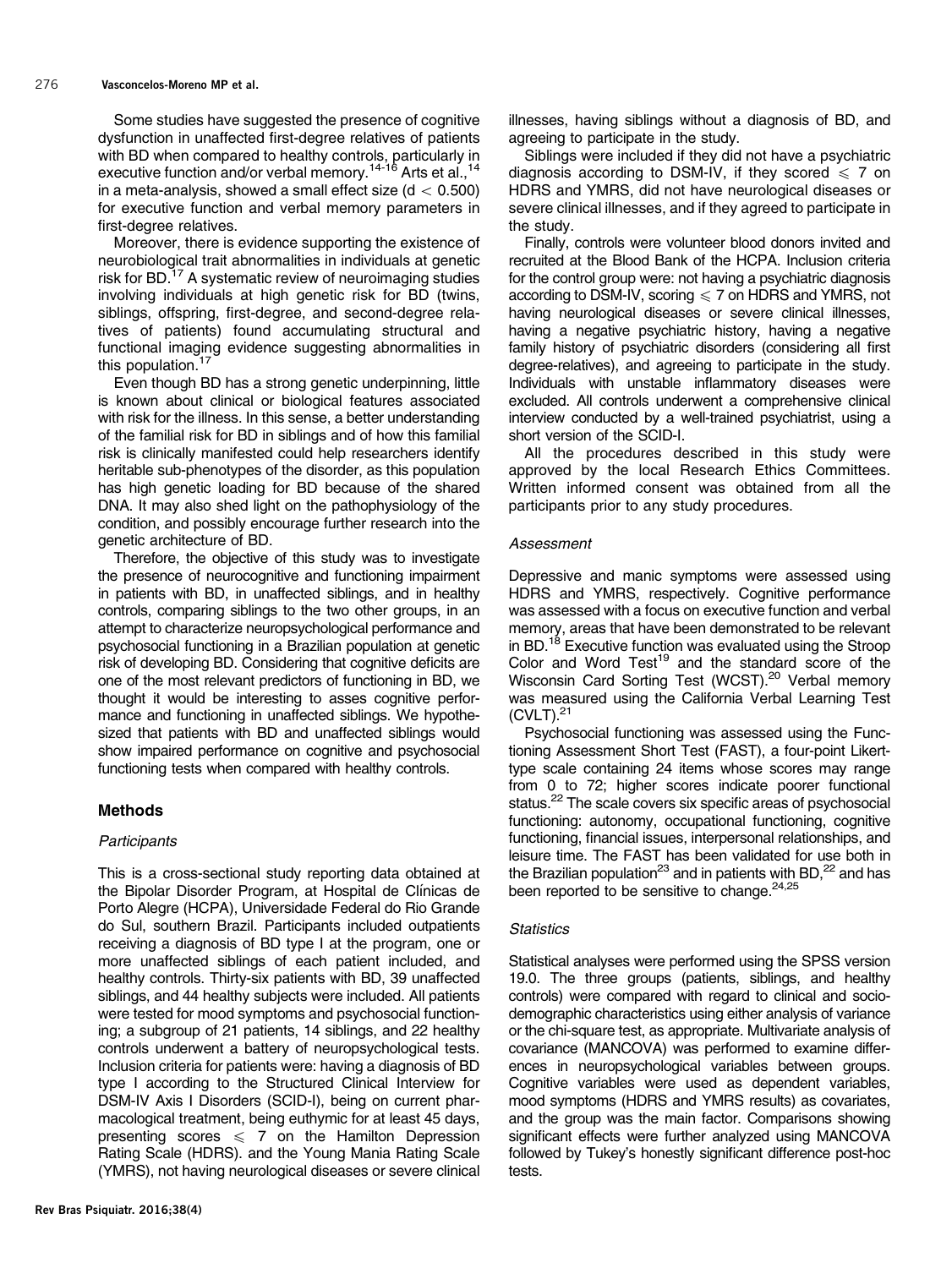Pearson's correlation was used to evaluate the relationship between functioning, cognitive variables, and clinical variables in the group of patients with BD. A linear regression model was used to identify the best predictors of psychosocial functioning; all clinical variables showing correlation with FAST scores were tested. All analyses were two-tailed. Significance was set at  $p < 0.050$ .

#### **Results**

Thirty-six patients with BD, 39 unaffected siblings, and 44 healthy subjects were included in the study. Sociodemographic variables and mood rating scale scores are shown in Table 1. Variables, including gender, age, and years of education were not significantly different between patients, siblings, and control groups.

Patients, siblings, and healthy controls all showed very low sub-threshold symptoms, as indicated by mood rating scale scores. However, there were statistical differences in depressive and manic symptom scores between patients and healthy controls ( $p < 0.010$ ) and between siblings and healthy controls ( $p < 0.010$ ). As expected, patients with BD showed higher FAST total scores  $(23.91 \pm 11.35)$  when compared to both healthy controls  $(5.86 \pm 5.48; p < 0.001)$  and siblings (12.60 $\pm$ 11.83; p  $<$ 0.001). Siblings and healthy controls also showed statistical differences in FAST total scores ( $p = 0.008$ ).

Patients also showed higher functional impairment than healthy controls when FAST domains were analyzed separately (all  $p < 0.004$ ). When compared with siblings, patients showed higher functional impairment in the autonomy ( $p \le 0.001$ ), occupational ( $p \le 0.001$ ), cognition  $(p = 0.004)$ , financial  $(p = 0.030)$ , and interpersonal relationships  $(p = 0.010)$  domains. There were also statistical differences between siblings and healthy controls, with siblings showing higher impairment in cognition  $(p = 0.010)$ , interpersonal relationships  $(p = 0.003)$ , and leisure time  $(p = 0.040)$ . FAST scores obtained for all three groups are shown in Table 2.

Because the groups differed in terms of HDRS scores, MANCOVA was used to control for potential confounders, using the group as the main factor. The analysis revealed significant differences in functioning between the groups, even when HDRS was used as a covariate (Pillai's  $F =$ 3.620, degrees of freedom  $[df] = 2$ ,  $p \le 0.001$ ).

Neuropsychological results are shown in Table 3. MANCOVA (Pillai's  $F = 1.481$ , df = 2, p < 0.001) was performed for the main effect and revealed significant differences in cognitive performance between the groups. Patients performed worse than both healthy controls and siblings on all CVLT sub-tests (all  $p < 0.010$ ). Executive function showed significant differences between patients and healthy controls in the number of correctly completed categories on WCST ( $p = 0.030$ ). The same pattern was found when HDRS and YMRS scores were used as covariates in MANCOVA. Medications currently in use by the patients who performed neuropsychological tests are shown in Table 1.

Correlations were found between CVLT long delayed free recall and HDRS ( $r = -0.44$ ,  $p = 0.020$ ), and between CVLT total recall and HDRS ( $r = -0.51$ ,  $p \le 0.010$ ). There were also significant positive correlations between FAST total scores and HDRS ( $r = 0.65$ ,  $p < 0.001$ ), number of previous depressive episodes ( $r = 0.55$ ,  $p = 0.002$ ), number of previous manic episodes ( $r = 0.63$ ,  $p < 0.001$ ), and number of previous hospitalizations ( $r = 0.38$ ,  $p = 0.03$ ).

Finally, in the linear regression model, HDRS scores, number of depressive episodes, number of psychiatric hospitalizations, and number of manic episodes were entered simultaneously as predictors into a regression equation using FAST total scores as the dependent measure. Only HDRS scores remained a significant predictor of FAST total scores ( $B = 1.81$ , standard error  $= 0.57$ ,  $p = 0.004$ ).

| ັ                                |                 |                 |                   |         |
|----------------------------------|-----------------|-----------------|-------------------|---------|
| Characteristics                  | Patients (n=36) | Siblings (n=39) | Controls $(n=44)$ | p-value |
| Age (years)*                     | 47.25 (10.16)   | 49.76 (15.02)   | 45.84 (12.15)     | 0.359   |
| HDRS score*                      | 4.11(2.94)      | 3.59(3.50)      | 0.70(1.15)        | > 0.001 |
| YMRS score*                      | 0.94(1.53)      | 0.10(1.53)      | 0.09(0.36)        | 0.001   |
| $Sex^{\dagger}$                  |                 |                 |                   | 0.134   |
| Male                             | 9(25.00)        | 12 (30.76)      | 20 (45.45)        |         |
| Female                           | 27 (75.00)      | 27 (69.23)      | 24 (54.54)        |         |
| Illness duration <sup>#</sup>    | 19.78 (11.54)   |                 |                   |         |
| Current medications <sup>§</sup> |                 |                 |                   |         |
| Lithium                          | 14 (58.33)      |                 |                   |         |
| Valproic acid                    | 12 (50.00)      |                 |                   |         |
| Typical antipsychotics           | 2(8.34)         |                 |                   |         |
| Atypical antipsychotics          | 12 (50.01)      |                 |                   |         |
| Antidepressants                  | 2(8.34)         |                 |                   |         |
| Benzodiazepines                  | 3(12.51)        |                 |                   |         |

|  | Table 1 Demographic and clinical characteristics of patients with BD, unaffected siblings, and healthy controls |  |  |  |
|--|-----------------------------------------------------------------------------------------------------------------|--|--|--|
|--|-----------------------------------------------------------------------------------------------------------------|--|--|--|

Data presented as mean (standard deviation) or n (%).

BD = bipolar disorder; HDRS = Hamilton Depression Rating Scale; YMRS = Young Mania Rating Scale.

 $\ddot{\ }$  Illness duration calculated considering age at diagnosis of BD.

 $\delta$  Medications currently in use by patients who completed the neuropsychological battery (n=21).

 $*$  p-value by ANOVA.<br> $\frac{1}{l}$  p-value by chi-square test.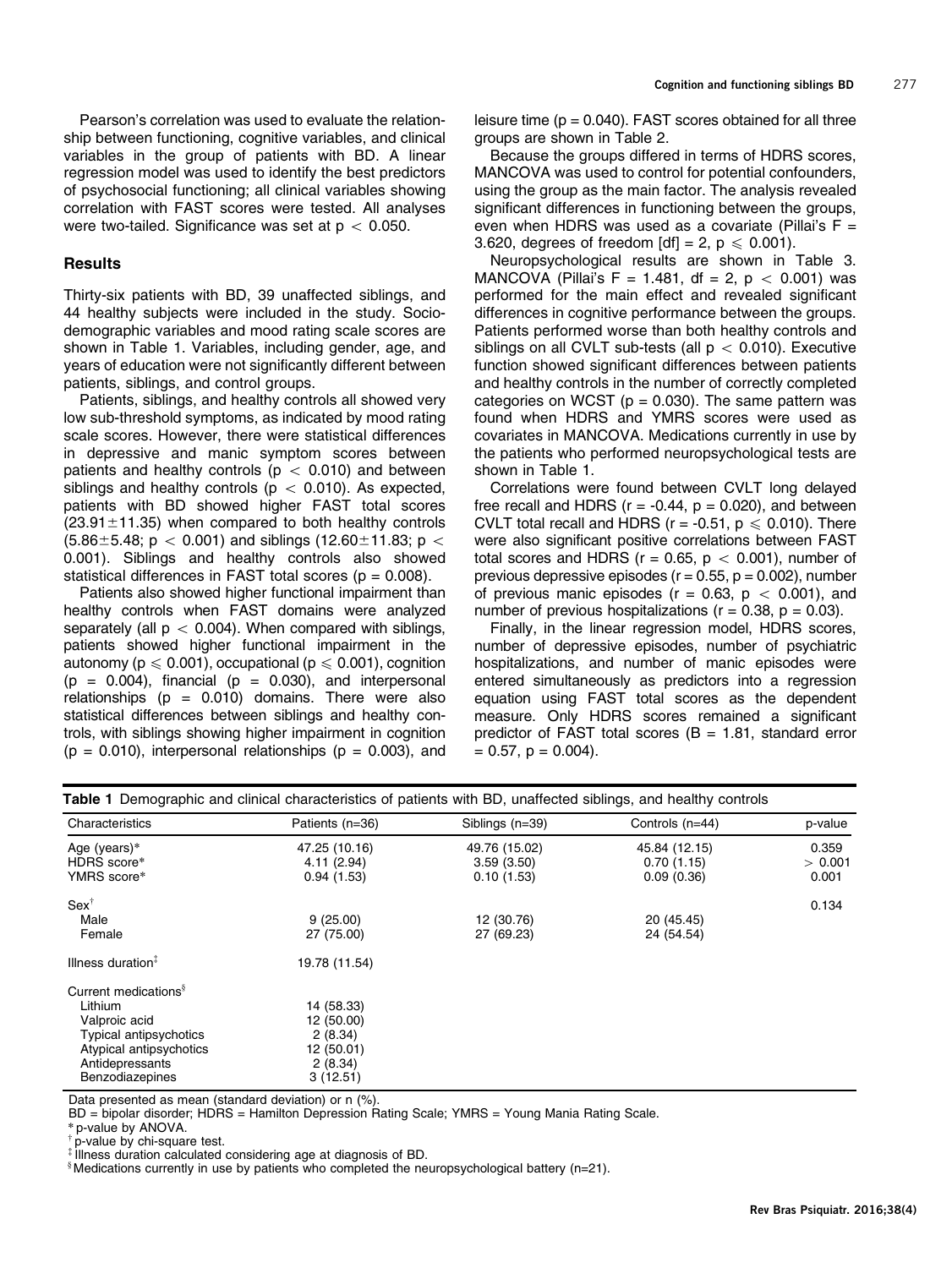|          | Table 2 Psychosocial functioning as assessed by specific FAST domains in patients with BP, unaffected siblings, and healthy |  |  |  |
|----------|-----------------------------------------------------------------------------------------------------------------------------|--|--|--|
| controls |                                                                                                                             |  |  |  |

| <b>FAST</b>                 | Patients* (n=33) | $Sibling^{\dagger}$ (n=35) | Controls $(n=43)$ | $F/p$ -value <sup><math>\bar{x}</math></sup> |
|-----------------------------|------------------|----------------------------|-------------------|----------------------------------------------|
| Total score                 | 23.91 (11.35)    | 12.60 (11.83)              | 5.86(5.48)        | 32.01/ <sub>0.001</sub>                      |
| Autonomy                    | 3.41(2.85)       | 1.26(2.47)                 | 0.63(1.04)        | 15.80 < 0.001                                |
| Occupational                | 5.38(4.79)       | 1.69(2.55)                 | 0.86(1.39)        | 21.20 < 0.001                                |
| Cognitive                   | 6.47(3.49)       | 4.11(3.11)                 | 2.14(2.29)        | 19.83 < 0.001                                |
| Financial                   | 1.94(2.09)       | 0.97(1.58)                 | 0.53(0.85)        | 7.81/0.001                                   |
| Interpersonal relationships | 4.69 (3.05)      | 2.86(3.37)                 | 0.79(1.47)        | 19.72 < 0.001                                |
| Leisure time                | 2.03(1.59)       | 1.71(1.84)                 | 0.91(0.97)        | 5.89/0.004                                   |

Data presented as mean (standard deviation).

BD = bipolar disorder; FAST = Functioning Assessment Short Test.

 $*$  Patients showed higher functional impairment than healthy controls (all  $p < 0.004$ ), higher impairment than unaffected siblings in autonomy  $p = 0.001$ , occupational functioning ( $p < 0.001$ ), cognition ( $p = 0.004$ ), financial ( $p = 0.03$ ), and interpersional relationships ( $p = 0.01$ ).<br>
Tunaffected siblings showed higher impairment than healthy controls in cogni leisure time  $(p = 0.04)$ .

 $\overline{p}$  p-value by ANOVA.

#### **Discussion**

To the authors' knowledge, this is the first study to compare cognitive performance and psychosocial functioning between patients with BD, unaffected siblings, and healthy controls. The findings of this research can be summarized as follows: 1) there were significant differences in memory tasks and executive function between patients and healthy controls, but not between siblings and controls; 2) patients showed higher functional impairment according to FAST scores compared to both healthy controls (all domains) and unaffected siblings (some domains); 3) there were statistical differences between siblings and healthy controls in FAST total scores and in specific domains of the scale, namely, cognition, interpersonal relationships, and leisure time.

With regard to patients and healthy controls, our findings are consistent with previous studies that have shown higher cognitive impairment, in particular in executive function and verbal memory, in remitted patients with BD compared to controls,<sup>7,10,11</sup> as well as greater functioning impairment in patients vs. healthy controls.3

However, our study also showed poorer psychosocial functioning in unaffected siblings of patients with BD compared to healthy controls, as measured by the FAST. To our knowledge, this is the first study to evaluate psychosocial functioning in siblings using this instrument. Linnen et al.,<sup>26</sup> Ellenbogen et al.,<sup>27</sup> and Ostiguy et al.<sup>28</sup> investigated psychosocial functioning in the offspring of patients with BD, but those authors evaluated specifically interpersonal relationships; all three studies found some degree of impairment in the domain assessed. Bella et al.<sup>29</sup> evaluated other areas in addition to interpersonal relationships in children of patients with BD, and also found impairment. However, we could not find other studies assessing psychosocial functioning in unaffected siblings of patients with BD.

The FAST scores obtained in the present study placed siblings in an intermediate position between patients with BD and healthy controls, suggesting that psychosocial functioning could be either an endophenotypic trait or a sign of vulnerability and/or resilience in this population. Rosa et al.<sup>3</sup> found higher FAST scores in late-stage BD patients than in early-stage patients, and suggested that FAST scores could have the potential to distinguish between patients in early vs. late stages of BD. We could speculate that the results obtained with siblings in the present study are consistent with the staging model of BD - siblings might have a so-called latent-stage BD,  $30$  as a

| <b>Table 3</b> Cognitive performance of patients with BD, unaffected siblings, and healthy controls |                   |                   |                 |                 |                            |
|-----------------------------------------------------------------------------------------------------|-------------------|-------------------|-----------------|-----------------|----------------------------|
|                                                                                                     | Patients $(n=21)$ | Siblings $(n=14)$ | Controls (n=22) | ANOVA F/p-value | Post-hoc                   |
| <b>CVLT</b> total recall                                                                            | 42.61 (10.57)     | 50.56 (8.07)      | 51.65 (10.75)   | 5.45/0.007      | $P <$ HC, $S^*$            |
| CVLT short delayed free recall 1                                                                    | 8.22(2.96)        | 10.89(2.11)       | 11.39 (2.65)    | 9.40 < 0.001    | $P <$ HC. S <sup>†</sup>   |
| CVLT long delayed free recall 2                                                                     | 8.78(2.84)        | 11.11(2.65)       | 10.11(2.97)     | 5.63/0.006      | $P <$ HC. S <sup>T</sup>   |
| CVLT short delayed cued recall 1                                                                    | 9.43(2.46)        | 11.50 (1.65)      | 11.65 (2.55)    | 6.45/0.003      | $P < HC$ , $S^{\S}$        |
| CVLT long delayed cued recall 2                                                                     | 9.22(2.71)        | 11.78 (2.13)      | 11.70 (2.40)    | 7.77/0.001      | $P < HC$ . S <sup>II</sup> |
| Stroop Color and Word Test                                                                          | 107.93 (69.13)    | 82.77 (19.05)     | 79.60 (56.81)   | 1.80/0.173      | $P = HC = S$               |
| WCST perseverative errors                                                                           | 83.61 (13.93)     | 80.06 (15.14)     | 88.13 (16.30)   | 1.46/0.240      | $P = S = HC$               |
| WCST number of correctly completed categories                                                       | 2.70(1.29)        | 2.89(1.53)        | 3.74(1.35)      | 3.62/0.033      | P < HC <sup>1</sup>        |

Data presented as mean (standard deviation).

BD = bipolar disorder; CVLT = California Verbal Learning Test; HC = healthy controls; P = patients; S = siblings; WCST = Wisconsin Card Sorting Test.<br>\*  $p \le 0.01$  between patients and healthy controls,  $p = 0.01$  between patients and unaffected siblings.

 $\uparrow p \leq 0.01$  between patients and unaffected siblings,  $p < 0.01$  between patients and healthy controls.<br> $\uparrow p \leq 0.01$  between patients and healthy controls,  $p \leq 0.01$  between patients and unaffected siblings.<br> $\uparrow p \le$ 

 $\binom{n}{p}$   $\leq$  0.01 between patients and unaffected siblings,  $p$  < 0.01 between patients and healthy controls.<br>  $\binom{n}{p}$  = 0.03 between patients and healthy controls.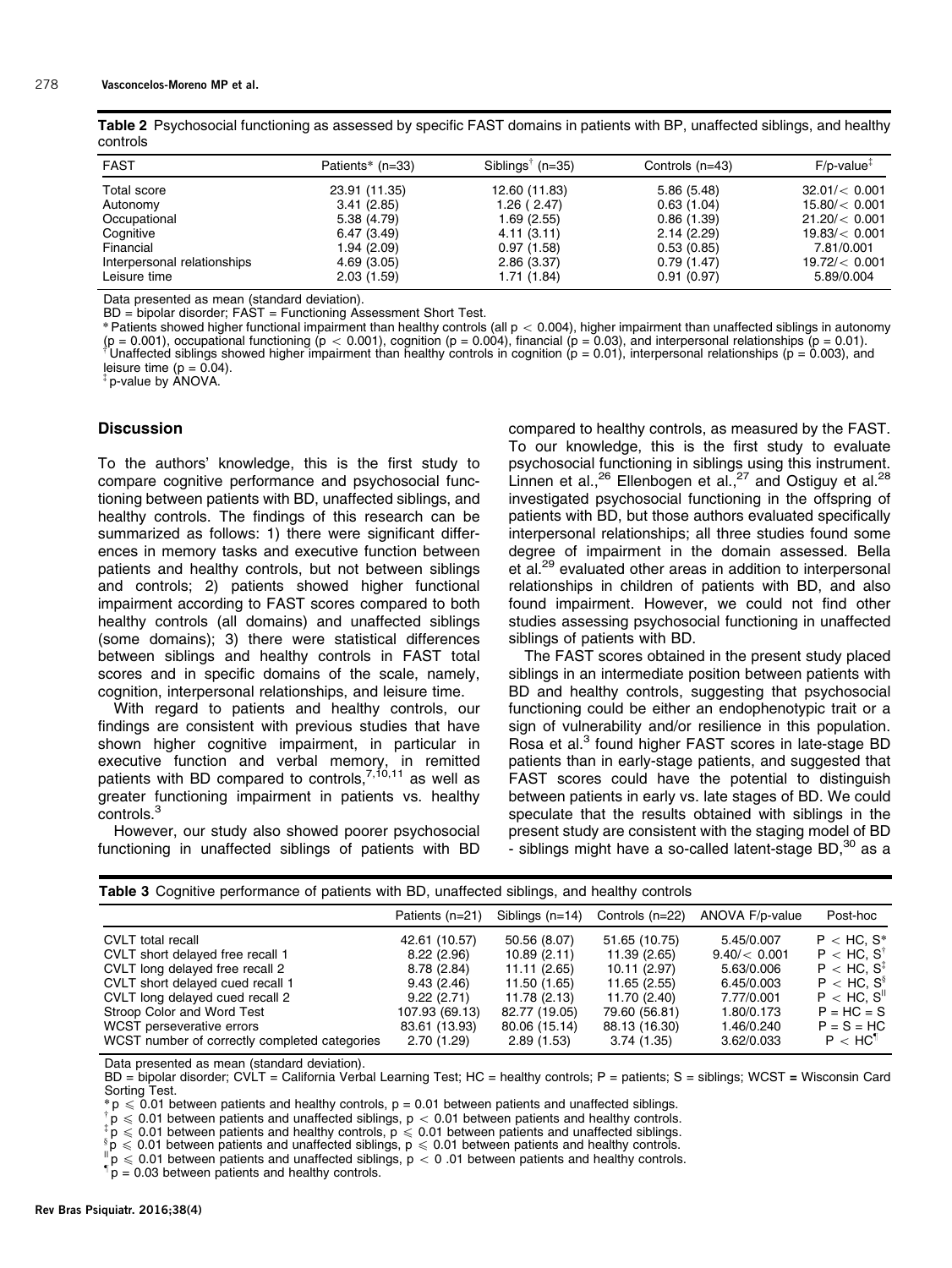result of the biological underpinnings of BD that they share. Conversely, it is also possible that the siblings selected for the present study had a high level of resilience, as they remained without psychiatric diagnosis despite the genetic and environmental factors shared with the patients. Of note, the mean age of siblings in our sample was 45.6 years, which is beyond the first peak age of BD onset (BD type I has two peaks of onset age, the first at 15-24 years and the second at 45-54 years). $\frac{3}{10}$ 

Neurocognitive deficits in patients with BD, an established part of the disorder, have been strongly correlated with poor functioning $6-8$  and with other clinical factors, such as disease severity, chronicity, and residual symptoms.9,32 Another study has shown that patients with multiple-episode BD have poorer functioning, especially in the FAST autonomy, occupational, interpersonal relationships, and leisure time domains, compared to first-episode patients. $33$  Finally, Forcada et al.<sup>8</sup> showed that IQ, total white matter volume, and a predominantly depressive illness course were independently associated with functional outcomes in patients with BD, but not in their relatives.

In line with the findings described above, the present study found poor cognition and functioning in patients with BD. CVLT parameters in patients were different from those obtained for controls and also for siblings, reinforcing the effect of the disease on cognitive outcomes. This finding highlights the damage caused by number of episodes and number of hospitalizations, as suggested by Strakowski et al.,<sup>34</sup> who have shown abnormalities in neural circuits involved in mood regulation and cognition in multiple-episode patients. In the present study, CVLT, Stroop Color and Word Test, and WCST results were similar in siblings and controls.

There are studies reporting significant impairment of verbal working memory in siblings of patients with BD compared to healthy controls.<sup>35,36</sup> Similar results have been found in comparisons between first-degree relatives (siblings, parents) and healthy controls.  $37,38$  Conversely, other authors have reported negative results for verbal learning, with no differences between first-degree relatives of patients with BD and healthy control groups.<sup>39,40</sup> However, comparison across those studies is limited, as samples are not homogenous with regard to the type and age of first-degree relatives included (siblings, offspring, and parents).

Kulkarni et al.<sup>35</sup> assessed sample similar to ours, i.e., middle-aged siblings and controls. In that study, unaffected siblings performed poorly on the Tower of London Test (a planning test) and on Rey's Auditory Verbal Learning Test , but there were no significant differences between siblings and healthy controls on the Stroop Color and Word Test, the WCST, and the Iowa Gambling Task (IGT). Nehra et al.<sup>36</sup> also reported poor performance of middle-aged unaffected siblings of patients with BD in verbal learning tests, assessed using the Hopkins Verbal Learning Test-Revised. Again, these controversial findings reported for unaffected relatives may be explained by heterogeneous samples (type and age of relative assessed) and by methodological differences, e.g., in the cognitive tests employed. Moreover, in our study, only a

sub-group of participants (smaller sample size) underwent the neurocognitive test battery, reducing the power to detect subtler impairments - which we would expect to be the case with siblings, considering their intermediate position between patients and controls in terms of functional scores. Further studies are warranted to assess cognitive reserve in siblings of patients with BD, given the apparently relevant role played by this variable in cognitive impairment in BD.<sup>32</sup>

Our findings need to be considered in light of two major limitations: first, our small sample size; second, the crosssectional design of our study. It would be interesting to see the effects of a larger sample and of a longitudinal design on the results here reported.

In conclusion, the present study suggests that unaffected siblings of patients with BD may have poorer functional performance when compared to healthy controls, probably as a result of the genetic background that they share with the patients. The use of FAST scores may contribute to the development of markers in at-risk populations, and may be considered as an endophenotypic trait. It remains to be known whether the impairment of psychosocial functioning found in unaffected siblings has any effect on their quality of life. Further prospective studies are needed to improve our knowledge in this area and help identify endophenotypes.

## Acknowledgements

This work was supported by grants from the Instituto Nacional de Ciência e Tecnologia Translacional em Medicina (INCT-TM), Conselho Nacional de Desenvolvimento Científico e Tecnológico (CNPq), and Fundo de Incentivo è Pesquisa-Hospital de Clínicas de Porto Alegre (FIPE-HCPA). MK has received research grants from CNPq-INCT-TM and CNPq-Universal. EV has received research grants from the Spanish Ministry of Science and Innovation, the Stanley Medical Research Institute (SMRI), and The 7th Framework Program of the European Union. FK has received grants/research support from CNPq, Coordenação de Aperfeicoamento de Pessoal de Nível Superior (CAPES), the National Alliance for Research in Schizophrenia and Affective Disorders (NARSAD), and SMRI. ARR has received support from L'Oréal Brasil, Academia Brasileira de Ciências, and the UNESCO National Commission For Women in Science. MKS has received research grants and/or speaking fees from CNPq/INCT-TM, CNPq/Universal, CAPES, SMRI, NARSAD, and Fundo de Incentivo è Pesquisa - Hospital de Clínicas de Porto Alegre (FIPE-HCPA).

#### **Disclosure**

MKS has received speaking fees Eli Lilly. FK has received grants/research support from AstraZeneca, Eli Lilly, Janssen-Cilag, and Servier; has been a member of the speakers' board for AstraZeneca, Eli Lilly, Janssen, and Servier; and has served as a consultant for Servier. EV has served as consultant, advisor, and/or speaker for Almirall, AstraZeneca, Bristol-Myers Squibb, Eli Lilly, Forest Research, Geodon Richter, GlaxoSmithKline,